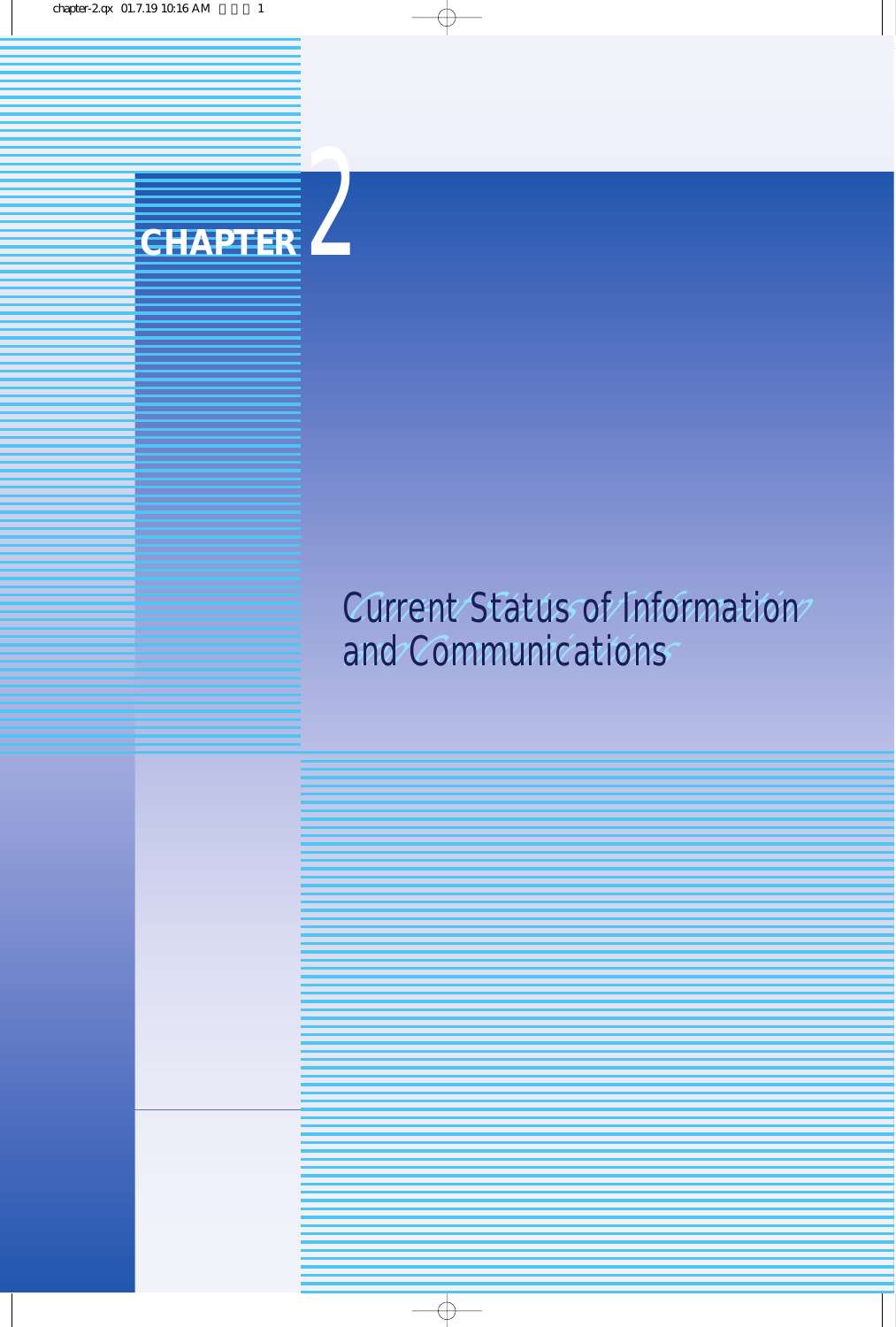# The Information and Communications Industry The Information and *1* Communications Industry

# **Gross domestic output**

**1**

It is estimated that the real gross domestic output of Japan's information and communications industry in 1999 totaled ¥108.9 trillion, which accounted for 11.4% of total real domestic output by all industries. A breakdown of this total output by industry indicates that information and communications topped construction and ranked as the largest-scale industry in terms of real gross domestic output (Exhibit 33). Within the information and communications industry, the sector with the largest output in 1999 was information and communications equipment with output of ¥28.4 trillion, while information and communications services ranked second with ¥25.1 trillion.

#### **Gross value added 2**

The nominal gross value added of Japan's information and communications industry in 1999 was ¥49.0 trillion, or 9.4% of the total domestic figure for all industries. A comparison with other major industries in terms of nominal gross value added shows that while the field of information and communications ranked below construction in 1990 and again in 1995, when it was also lower than the wholesale industry, this field topped both of these industries in 1999. A look at the average annual growth rate from 1985 through 1999

reveals that the information and communications industry is expanding at a brisk pace of 4.7%, which is second only to the wholesale industry's 5.2% tempo of growth. A breakdown by sector within the information and communications industry indicates that the largest amount in 1999, ¥12.0 trillion, was accounted for by information and communications services; telecommunications ranked second with ¥10.5 trillion.

#### **Employment 3**

While the number of people working in Japan's information and communications industry did register a decline from 1990 to 1995, that trend has been reversed, and employment in this industry in 1999 totaled 3,934,000 people. This was higher than the 1995 level and accounted for 7.0% of employment in all industries. Compared with other major industries, information and communications, which accounted for 3,934,000 jobs, ranked below the retail industry, which had 7,521,000 employees, and construction, which employed 5,422,000 workers. By sector within the information and communications industry, the level of employment in information and communications services, which consistently employed more workers than other sectors from 1985 through 1995, stood at 1,206,000 people in 1999, which was about 30% of the total for the industry.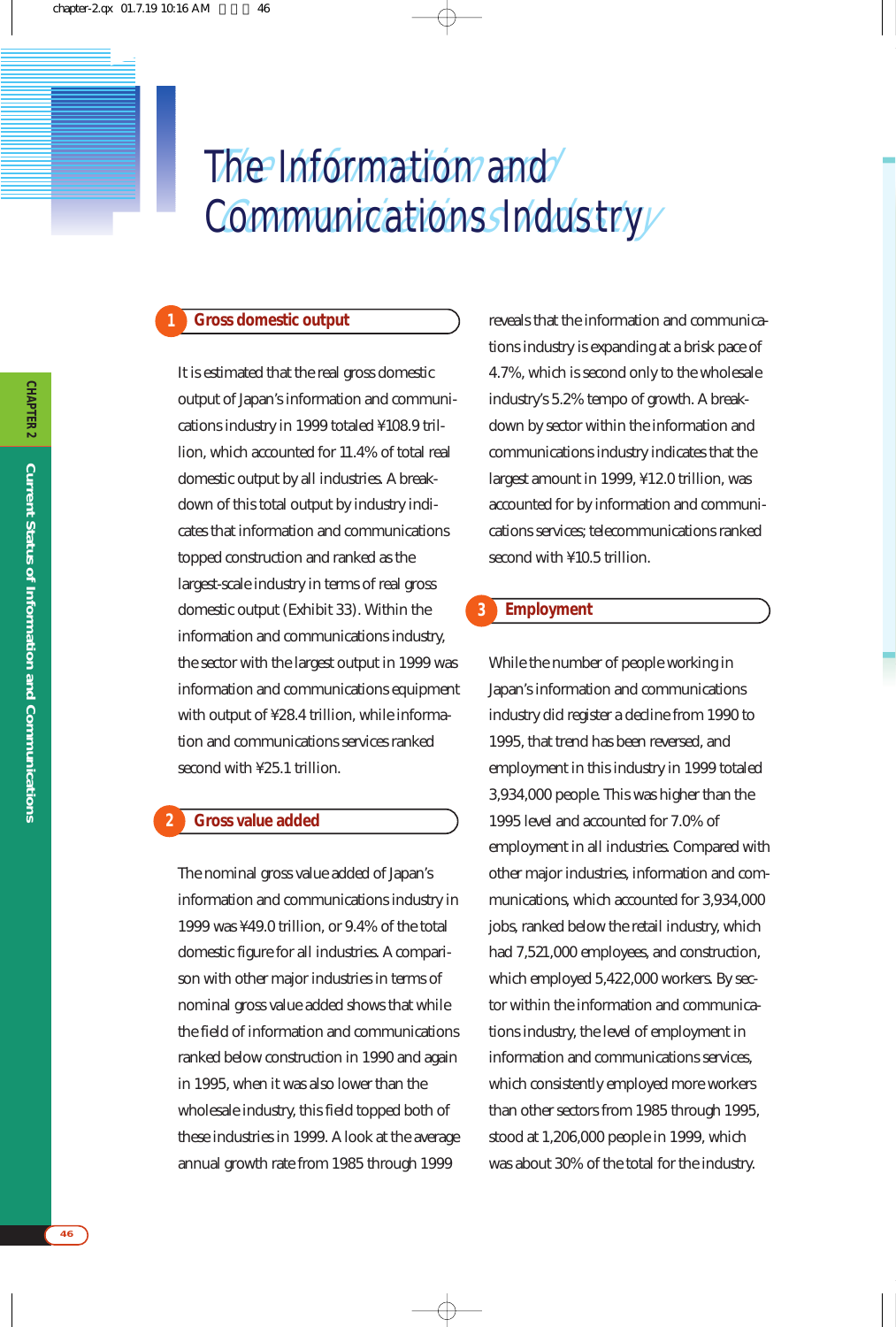

|                                | 1985   | 1990   | 1995   | 1999    | Average annual<br>growth rate<br>(1989–1999) |
|--------------------------------|--------|--------|--------|---------|----------------------------------------------|
| Iron and steel                 | 27.239 | 26,677 | 20.093 | 17,318  | $-3.2%$                                      |
| <b>Electrical machinery</b>    | 28,082 | 35,188 | 33,826 | 39,489  | 2.5%                                         |
| Carrying machinery             | 34,039 | 44,772 | 41,856 | 42.439  | 1.6%                                         |
| Construction                   | 55,171 | 88,760 | 87,368 | 83,813  | 3.0%                                         |
| Wholesale                      | 32,928 | 46,139 | 63,201 | 62,554  | 4.7%                                         |
| Retail                         | 28,400 | 35,677 | 39,121 | 42.246  | 2.9%                                         |
| Transportation                 | 27,362 | 34,392 | 40.897 | 39,558  | 2.7%                                         |
| Information and communications | 46.589 | 69.565 | 78.664 | 108,936 | 6.3%                                         |

Source: *Survey of IT Economic Analyses*

# **Productivity 4 5**

Labor productivity of the information and communications industry (real gross domestic output divided by the total number of persons employed) amounted to ¥27.69 million in 1999. This statistic has been rising steadily since 1985, and the tempo of this increase has been picking up speed ever since 1995. Among all industries, the largest average annual increase between 1985 and 1999, 4.4%, was recorded by the information and communications industry (Exhibit 34). For sectors within this industry, the highest average annual growth rate from 1985 through 1999 was 13.1% in the telecommunications sector, whose 1999 figure of ¥58.56 million was approximately five times the amount in 1985.

# **IT investment**

A look at the pattern of investment in information and communications technology (IT) by the private sector in Japan shows that the level of IT investment grew in 1999. It totaled ¥18.3 trillion, which was a 13.2% increase over the previous year and 1.5 times the 1995 level (Exhibit 35). IT investment as a percentage of Japan's gross domestic product (GDP) rose four-tenths of a point from 3.1% in 1998 to 3.5% in 1999. Likewise, IT investment as a percentage of total private-sector capital spending also grew, rising a substantial 3.5 points from 19.3% in 1998 to 22.8% in 1999 and exceeding 20% for the first time.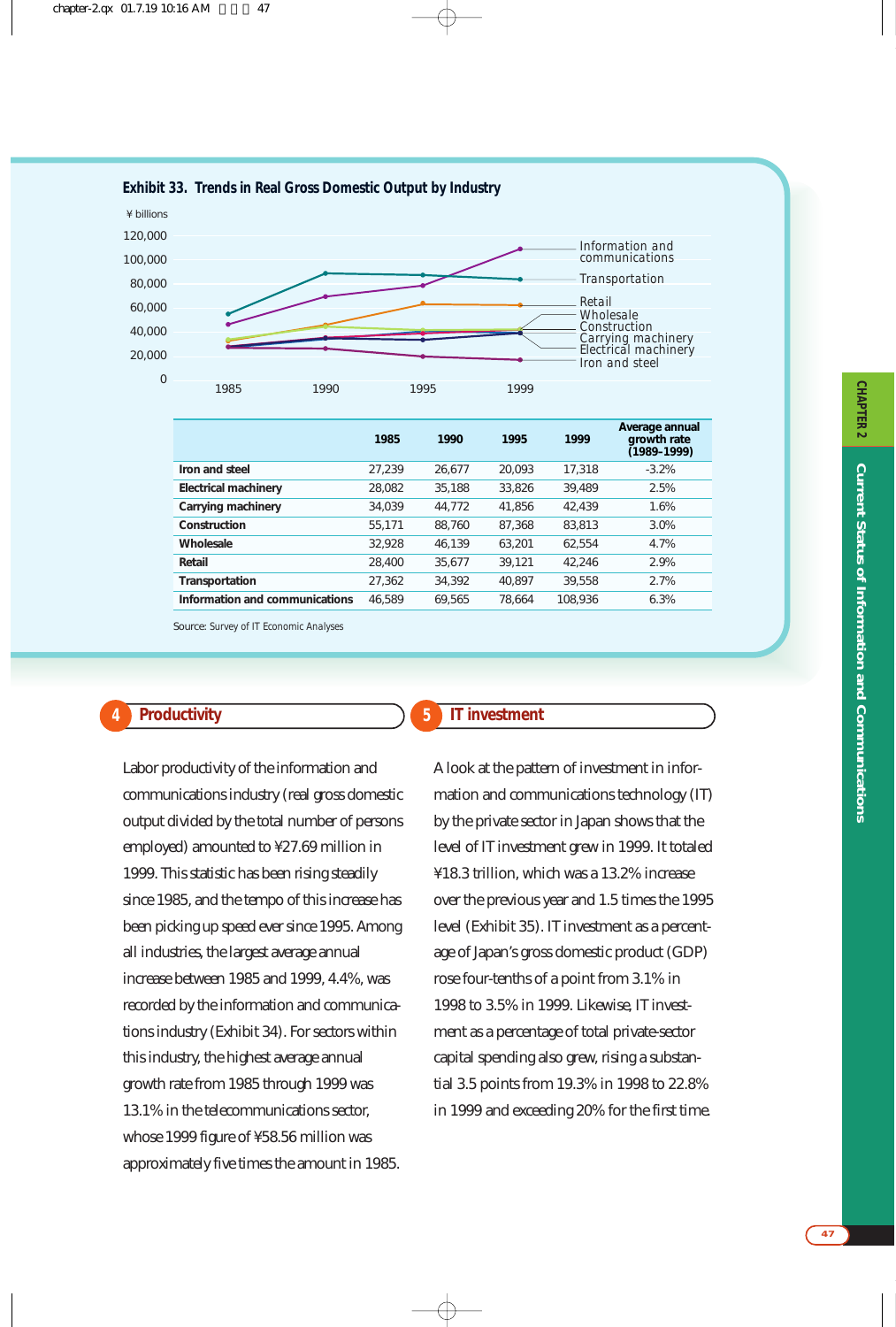# **Exhibit 34. Labor Productivity per Employee by Industry**



|                                | 1985   | 1990   | 1995   | 1999   | Average annual<br>growth rate<br>(1989–1999) |
|--------------------------------|--------|--------|--------|--------|----------------------------------------------|
| Iron and steel                 | 65.292 | 68.549 | 50.297 | 53.596 | $-1.4%$                                      |
| <b>Electrical machinery</b>    | 25,581 | 26,065 | 22.736 | 27.504 | 0.5%                                         |
| Carrying machinery             | 36,892 | 42.077 | 40.142 | 40.516 | 0.7%                                         |
| Construction                   | 12,302 | 17,350 | 15.945 | 15,457 | 1.6%                                         |
| Wholesale                      | 9.031  | 9.544  | 12.691 | 13.216 | 2.8%                                         |
| Retail                         | 5.816  | 5.797  | 5,632  | 5.617  | $-0.2%$                                      |
| Transportation                 | 10.026 | 12.297 | 12.799 | 12.223 | 1.4%                                         |
| Information and communications | 15,254 | 19.248 | 21,370 | 27.693 | 4.4%                                         |
| Total                          | 14.939 | 16,963 | 16.853 | 17,133 | 1.0%                                         |

Source: *Survey of IT Economic Analyses*

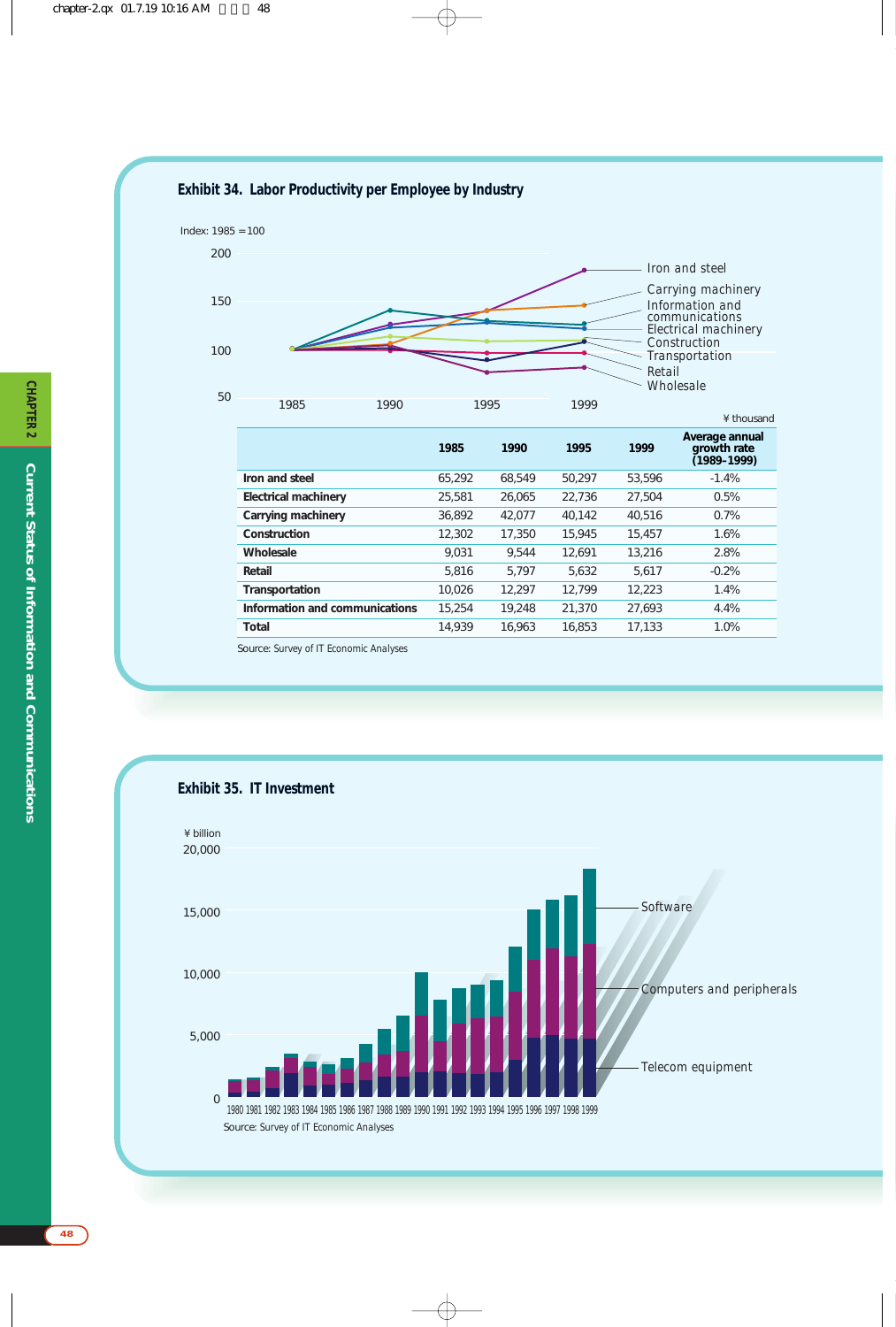# **IT capital stock 6 7**

# **Capital investment**

In 1999, IT capital stock in Japan's private sector rose 10.2% over the previous year, growing to ¥40.0 trillion, which was 1.6 times the 1995 figure. Furthermore, a comparison of patterns in Japan and the United States reveals that while Japan's rate of growth for IT capital stock outdistanced the tempo of growth in the United States during the latter half of the 1980s, this rate slowed down in the first half of the 1990s (Exhibit 36). Meanwhile, the U.S. build-up of IT capital stock began to grow at a faster clip in the 1990s. IT capital stock as a percentage of total capital stock in Japan's private sector increased three-tenths of a point in 1999, rising to 3.8% from 3.5% in 1998. While there was essentially very little change in this percentage from 1990 through 1994, the ratio of IT capital stock to total private-sector capital stock has been climbing gradually since 1995. This is a sign that IT capital stock is rising sharply compared with other capital stock in Japan.

According to the Communications Industry Actual Condition Survey carried out by the Ministry of Posts and Telecommunications (MTP; now the MPHPT), the value of capital investment in communications and broadcasting in fiscal 1999 fell 4.5% from the previous fiscal year to ¥4,090.8 billion, registering a decline for the third consecutive year. Fiscal 2000 capital spending plans in the field of telecommunications and broadcasting were such that capital investment in this field was expected to fall off again, slipping 0.5% from fiscal 1999 to ¥4,069.9 billion. However, given the performance of the Japanese economy, there has been an overall tendency toward lower capital spending in industrial circles. A comparison of trends for all industries shows that as a percentage of total capital investment, the share accounted for by telecommunications and broadcasting has hovered at approximately the same level,



Source: *Survey of IT Economic Analyses*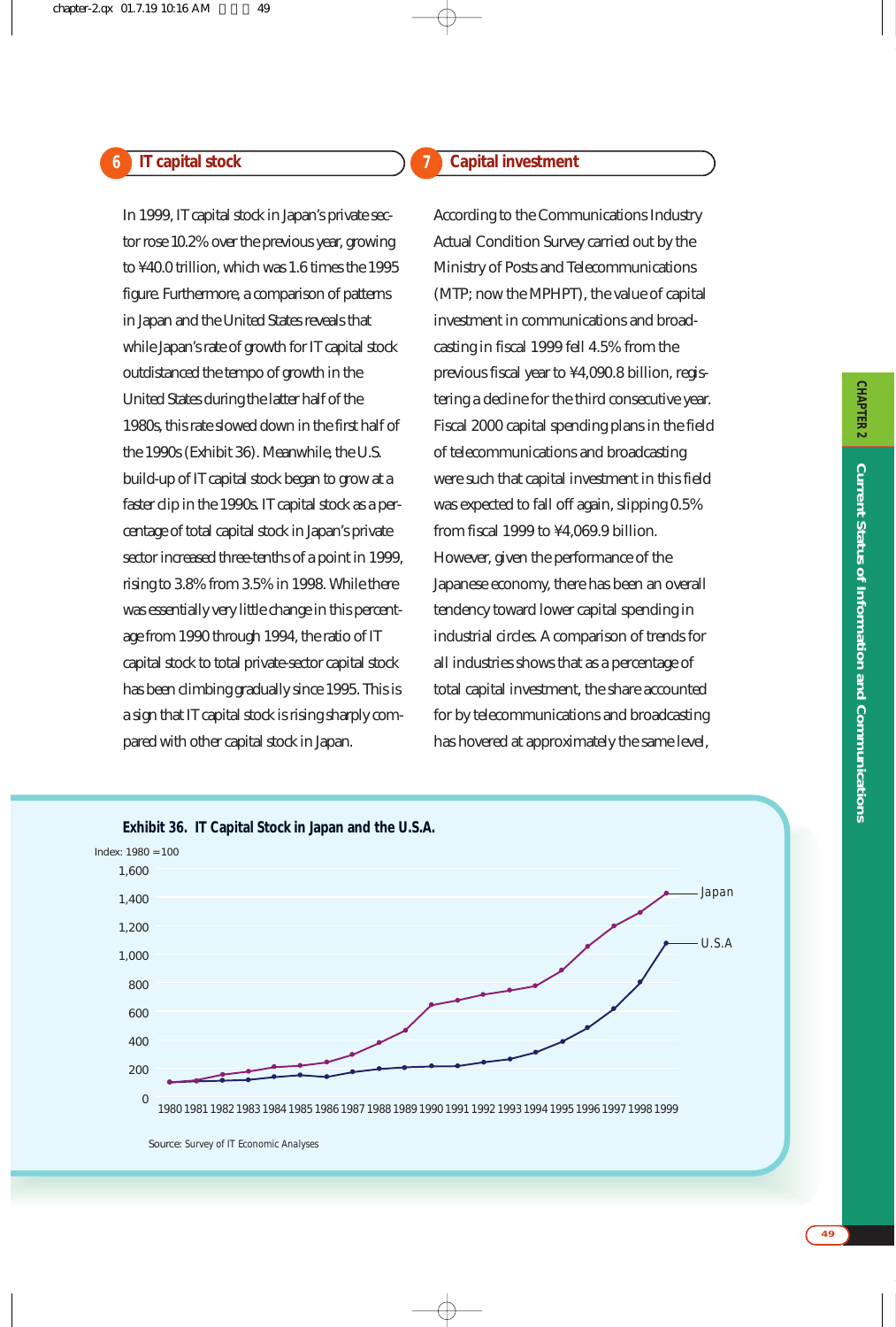#### **Sector reorganization 8**

The October 2000 merger of three corporations—DDI, KDD, and IDO—resulted in KDDI. In the realm of foreign-owned telecommunications businesses, the British operator Vodafone's investment in Japan Telecom and the purchase of IDC by another British firm, Cable & Wireless, are examples of entry into the Japanese market from overseas. Meanwhile, among broadcasting operators, SKY Perfect Communications, an operator of broadcasting via communications satellite (CS) technology, in effect absorbed DirecTV Japan in March 2000. And in the area of cable TV, Jupiter Telecommunications and Titus Communications were consolidated into a single organization in September 2000.

# **Information and communications venture businesses**

**9**

The number of businesses for the telecommunications industry in Japan was increased by 79.1% from 1996 through 1999, which represented a substantial increase compared with a generally even pattern of growth in other industries. As for bankruptcies, the 3.5% rate among telecommunications businesses was the lowest found in any major industry. A breakdown by industry in terms of where venture capital is invested shows that the share funneled into IT-related fields, despite expanding somewhat from fiscal 1998 to fiscal 1999, shrunk during the first quarter (April to June) of fiscal 2000 (Exhibit 37). Within the IT sphere, the proportion of venture funds flowing into Internet-related and telecommunications operations continued to account for an ever-higher proportion of IT-related investment even as fiscal 2000 got underway.



Source: *Survey of Venture Capital Investment*, Venture Enterprise Center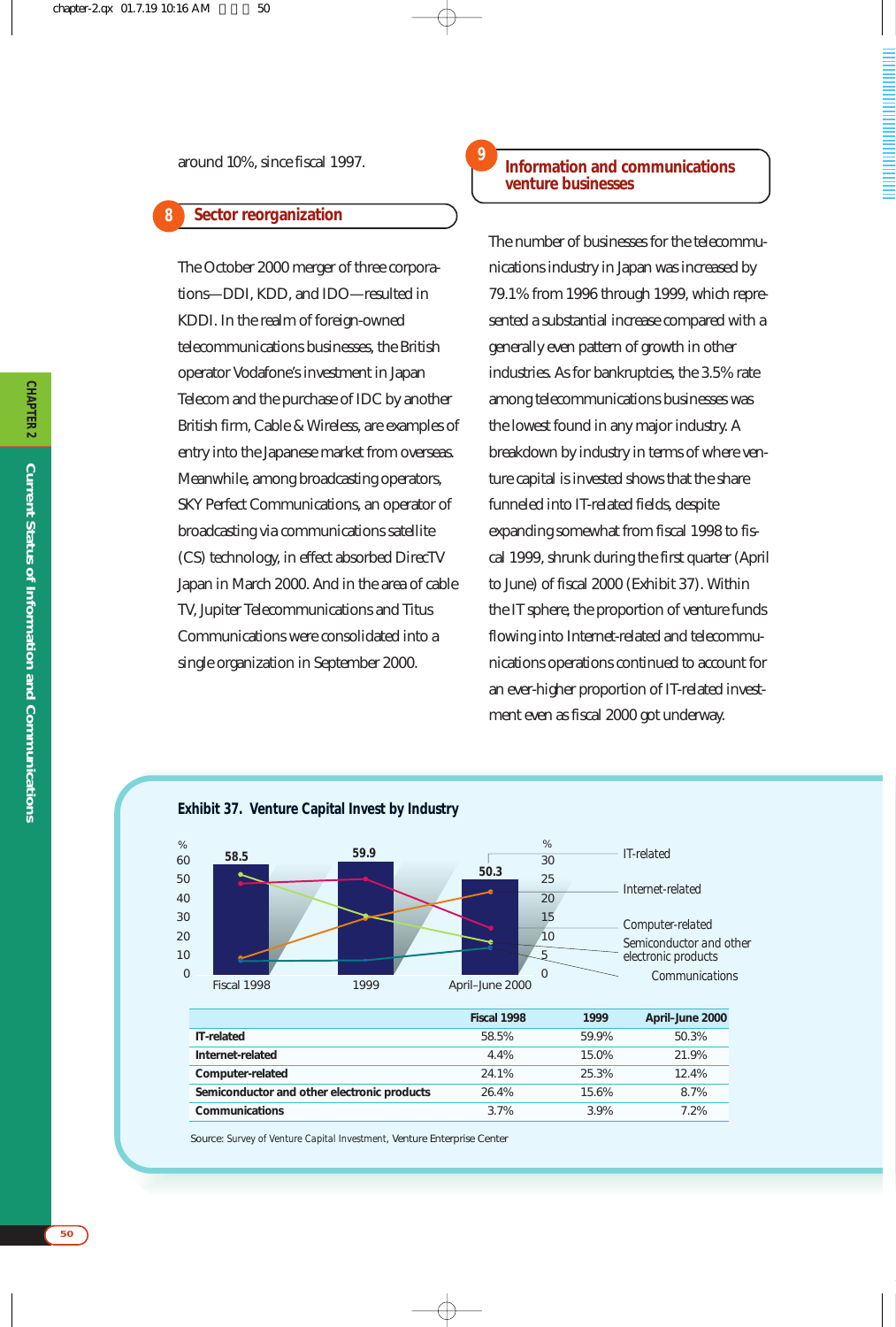# Information and Communications Networks Information and *2* Communications Networks

# **1 Mobile telecommunications**

The penetration rate of cell phones (portable and automobile) is highest in Tokyo prefecture, at more than 50 phones per 100 people. As of the end of fiscal 2000 there were no longer any prefectures with a penetration rate of less than 30 cell phones per 100 people; only a year earlier, there were six such prefectures. Miyagi prefecture has the highest Personal Handyphone System (PHS) penetration rate, with about one handset per 10 people.

#### **Satellites 2**

As of the end of fiscal 2000, Type I telecommunications carriers were using 13 satellites in geostationary satellite and 411 transponders to provide domestic services and 21 such satellites to provide international services. In October 2000, Space Communications Corp. (SCC) and JSAT Corp. successfully launched N-SAT-110, a communications satellite for joint use that is also called JCSAT 110 and Superbird D, positioning it at 110 degrees east longitude. There were four broadcasting satellites in orbit as of the end of fiscal 2000.

#### **Radio stations 3**

There were 57,478,504 radio stations excluding PHS handsets, cordless telephones, and other terminals not requiring a license at the end of fiscal 1999, up 22.4% year over year. This strong increase was due to the growing popularity of cell phones (classified in the "land mobile station" category, which numbered 54,447,743, up 24.3%) and an ongoing increase in the number of base stations (to 839,142, up 6.9%).

### **The postal network**

**4**

Post offices are found in every municipality in Japan to ensure equitable service for all. At fiscal 2000 year-end there were 24,778 post offices, 175,570 mailboxes, 151,838 postage stamp sales agencies and revenue stamp sales agencies, and 82,488 Yu-pack (parcel post) agencies (figures for all but the number of post offices are preliminary).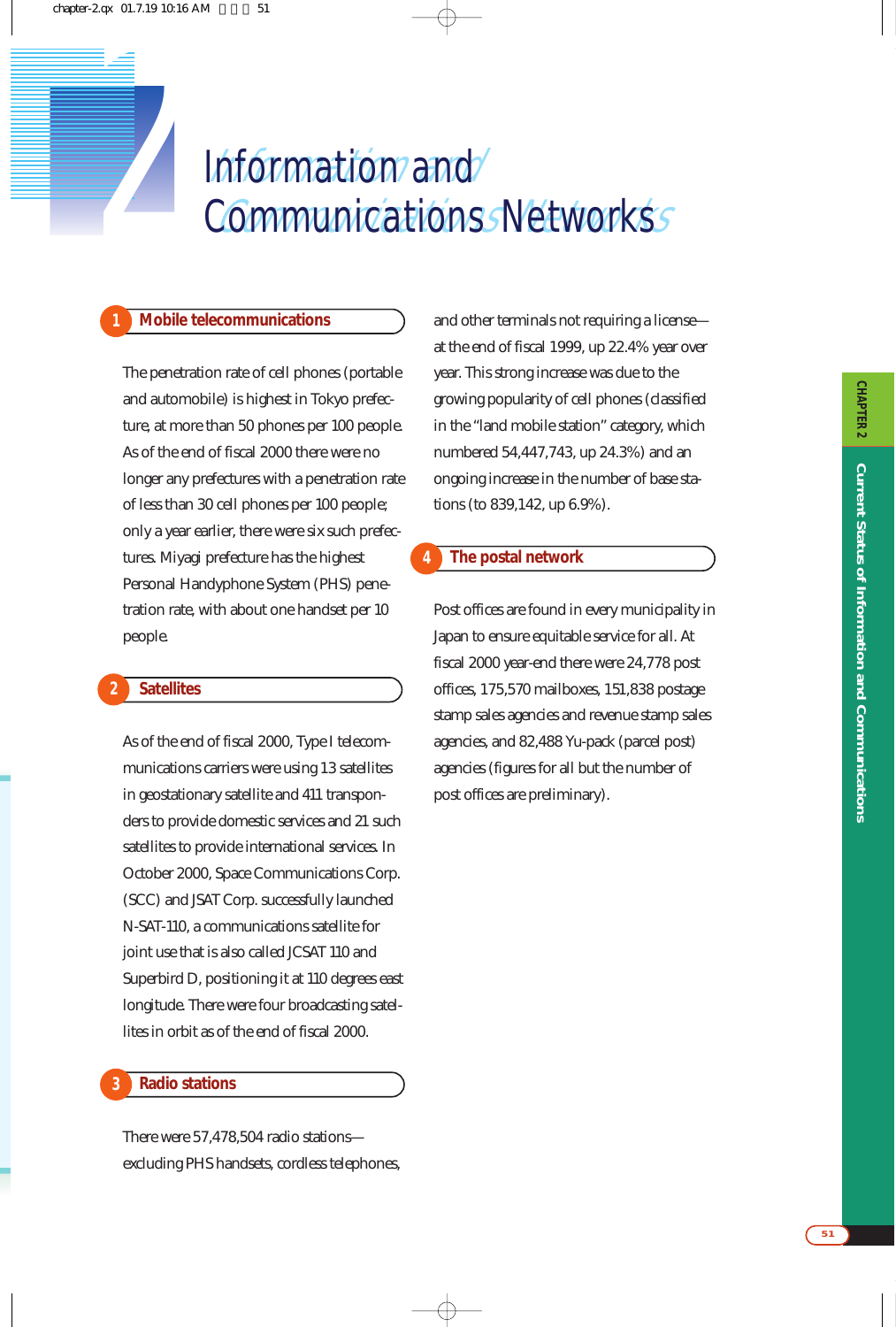# Levelopment/of/Information/and/ Communications Servicess Development of *Information* and<br> **3** Communications Services

# **Telecommunications carriers**

**1**

During fiscal 2000, 1,486 new carriers reported to enter the Japanese telecommunications sector; there were 1,218 new carriers in fiscal 1999. The newcomers included cable TV operators acting as Type I carriers, as well as Internet service providers (ISPs), which are Type II carriers. The number of such cable TV operators and ISPs has been increasing from year to year (Exhibit 38). The total fiscal 1999 operating revenues of Type I telecommunications carriers (excluding revenues from nontelecommunications operations) amounted to ¥12,419.7 billion, up 3.3% year over year. The total operating revenues of Type II

telecommunications carriers in fiscal 1999 added up to ¥918.8 billion, down 5.4% from the previous fiscal year.

#### **Telecommunications services 2**

For fixed-line telecommunications services in Japan, the two regional NTT companies (East and West) had a combined subscriber base of 52.09 million as of the end of March 2001, a decline of 6.1% from a year earlier (Exhibit 39). The number of pay phones also continued to decrease and as of the end of September 2000 totaled 714,772, a 4.0% drop from the previous September. Growth in the number of cell phone and PHS sub-

## **Exhibit 38. Number of Telecommunications Carriers**

|                                                  | Fiscal 1995    | 1996           | 1997    | 1998    | 1999     | 2000      | Year-over-<br>year change |
|--------------------------------------------------|----------------|----------------|---------|---------|----------|-----------|---------------------------|
| Type I telecommunications carries                |                |                |         |         |          |           |                           |
| NTT                                              | 1              |                | 1       | 1       | 3        | 3         | $\Omega$                  |
| NTT docomo etc.                                  | 9              | 9              | 9       | 9       | 9        | 9         | 0                         |
| NCC (Long-distance/international carriers)       | 6              | 6              | 7       | 13      | 22       | 31        | 9                         |
| (Local carriers)                                 | 16             | 28             | 47      | 77      | 159      | 275       | 116                       |
| (Satellite carriers)                             | $\overline{4}$ | $\overline{4}$ | 5       | 6       | 5        | 5         | $\Omega$                  |
| (Mobile carriers)                                | 90             | 90             | 84      | 72      | 51       | 20        | $-31$                     |
| Subtotal                                         | 126            | 138            | 153     | 178     | 249      | 343       | 94                        |
| Type II telecommunications carries               |                |                |         |         |          |           |                           |
| Special (of which special Type II international) | 50 (37)        | 78 (56)        | 95 (67) | 88 (84) | 101 (96) | 113 (108) | 12 (12)                   |
| General                                          | 3.084          | 4.510          | 5.776   | 6.514   | 7.550    | 8.893     | 1,343                     |
| Subtotal                                         | 3.134          | 4.588          | 5.871   | 6.602   | 7.651    | 9.006     | 1,355                     |
| Total                                            | 3,260          | 4,726          | 6,024   | 6.780   | 7,900    | 9,349     | 1.449                     |
|                                                  |                |                |         |         |          |           |                           |

Source: MPHPT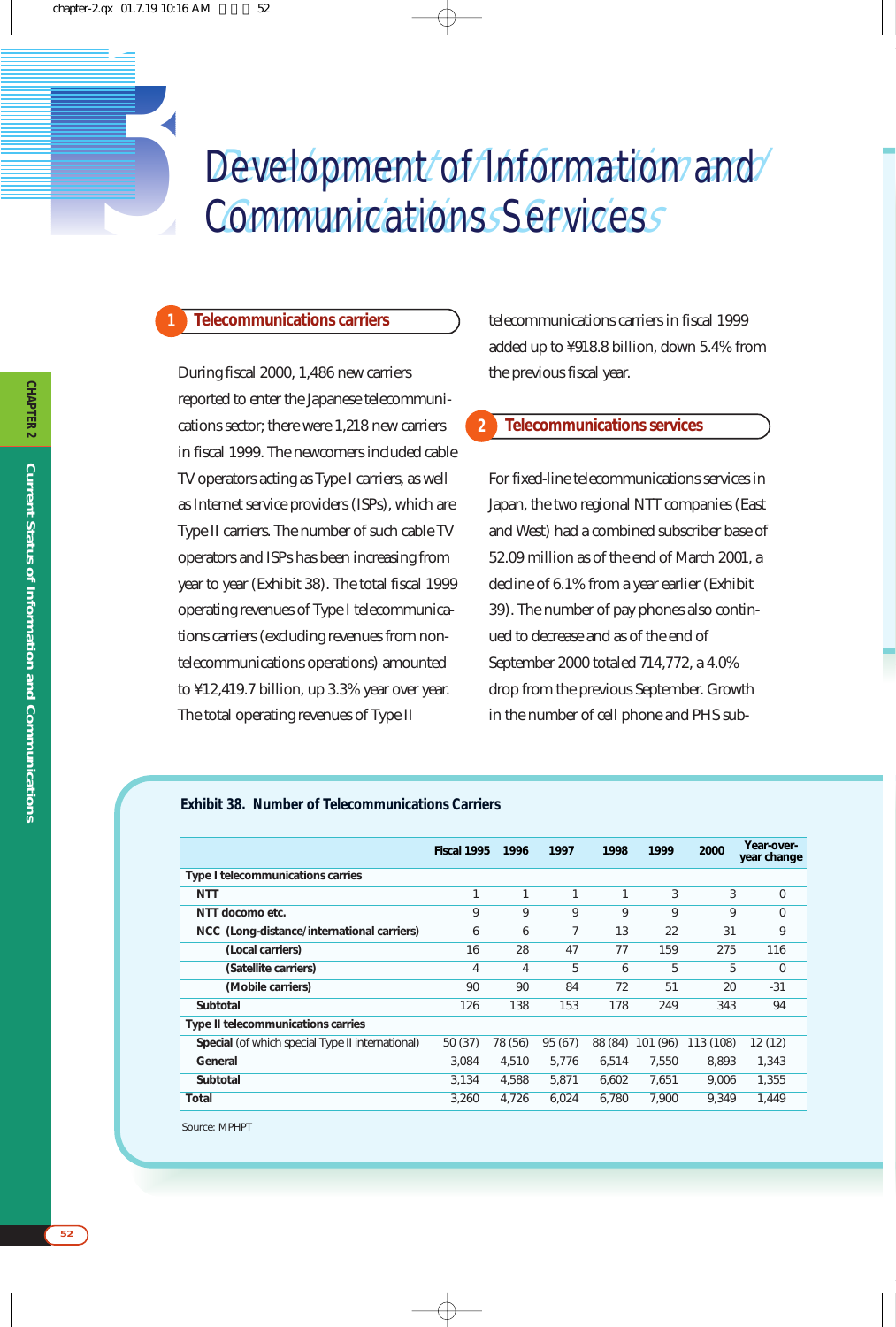



| End of fiscal year 1991         |       | 1992  | 1993  | 1994  | 1995  | 1996  | 1997   | 1998   | 1999    | 2000    |
|---------------------------------|-------|-------|-------|-------|-------|-------|--------|--------|---------|---------|
| Businesses telephone contracts  |       |       |       |       |       |       |        |        |         |         |
| Number of contracts             | 17.99 | 18.30 | 18.48 | 18.71 | 18.97 | 19.01 | 18.14  | 16.79  | 15.09   | 13.49   |
| Year-over-year change           | 2.9   | 1.7   | 1.0   | 1.2   | 1.4   | 0.2   | $-4.6$ | $-7.4$ | $-10.2$ | $-11.6$ |
| Residential telephone contracts |       |       |       |       |       |       |        |        |         |         |
| Number of contracts             | 38.22 | 39.30 | 40.30 | 41.17 | 42.07 | 42.45 | 42.24  | 41.68  | 40.35   | 38.60   |
| Year-over-year change           | 3.3   | 2.8   | 2.5   | 2.2   | 2.2   | 0.9   | $-0.5$ | $-1.3$ | $-3.2$  | $-4.3$  |
| Total                           |       |       |       |       |       |       |        |        |         |         |
| Number of contracts             | 56.21 | 57.60 | 58.78 | 59.88 | 61.04 | 61.46 | 60.38  | 58.47  | 55.44   | 52.09   |
| Year-over-year change           | 3.2   | 2.5   | 2.0   | 1.9   | 1.9   | 0.7   | $-1.8$ | $-3.2$ | $-5.2$  | $-6.1$  |
|                                 |       |       |       |       |       |       |        |        |         |         |

scribers is considered to be among the factors fueling this decline. For ISDN services, as of the end of March 2000 there were 9.57 million basic-rate interface lines, up 64.2% from a year earlier, and 130,000 primary-rate interface lines, up 72.6%. The volume of ISDN lines has been increasing rapidly since fiscal 1995, in part due to the growing number of Internet users in Japan.

In the realm of mobile communications, there were 60,942,000 cell phone subscriptions as of the end of fiscal 2000, an increase of 19.2% compared with a year earlier. The number of subscriptions for PHS services began to climb again, and by the end of fiscal 2000 it had reached a total of 5,842,000, up 2.4% compared with the end of fiscal 1999 (Exhibit 40).

In the area of international communications, the number of incoming and outgoing calls has followed a steady growth curve. In fiscal 1999 it totaled 799.0 million, an increase of 3.3% over the previous fiscal year. The number of pager subscriptions continued to fall off sharply, and as of the end of March 2001 totaled 1.44 million, which was 30.4% lower than a year earlier. In the realm of satellite mobile telecommunications, services utilizing, for example, the INMARSAT and N-STAR communications satellites, continued to be offered. Meanwhile, activity in the area of leased circuits included an increase in the number of high-speed lines for data transmission.

With regard to the volume of phone calls in fiscal 1999 among fixed-line telephones and mobile communications handsets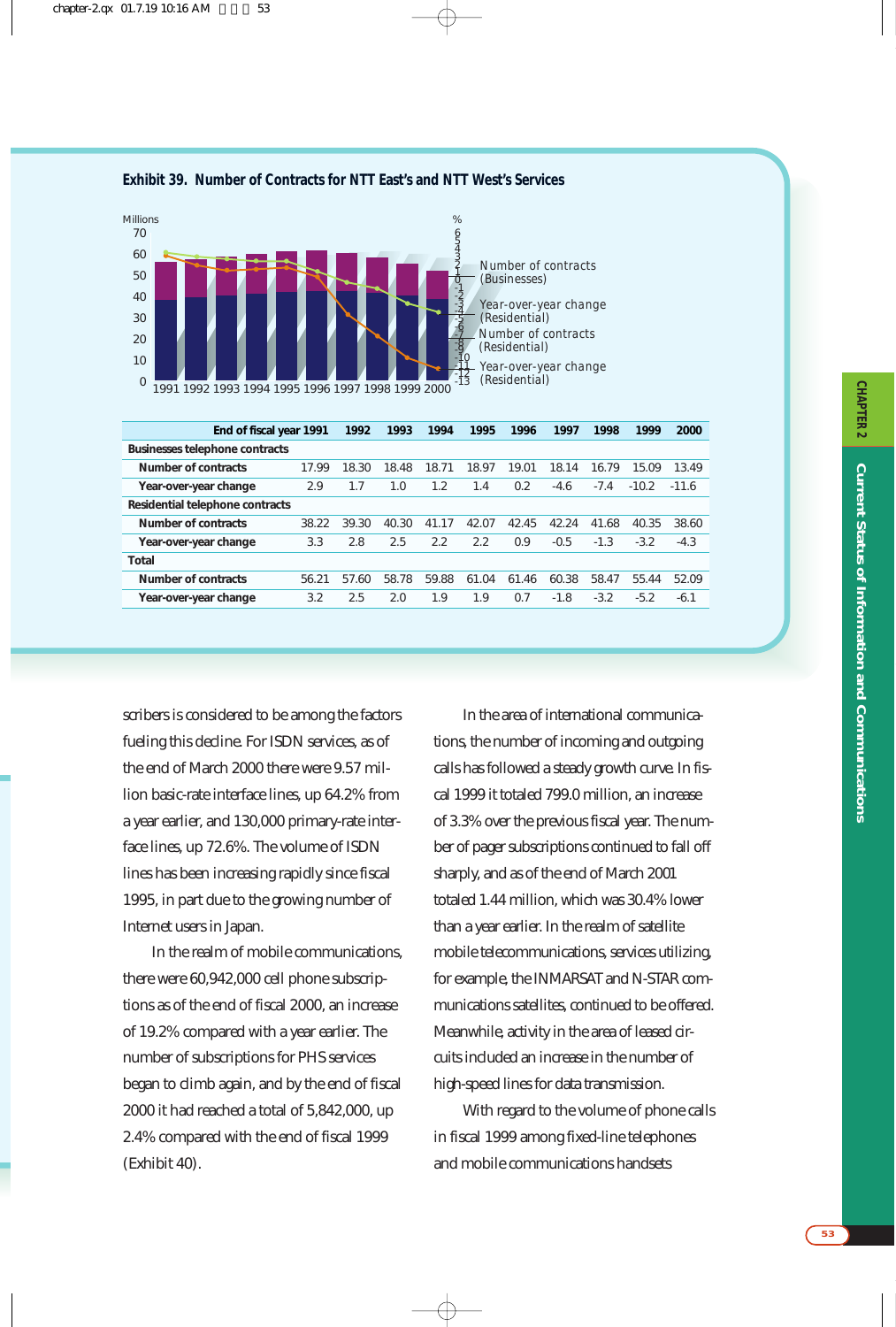

(portable cell phones and PHS), calls placed between mobile handsets accounted for 18.1% of total call volume. This share, which represented a major increase of 4.6 percentage points over fiscal 1998, surpassed the portion of calls between fixed-line and mobile phones. Calls between fixed-line phones accounted for 63.9% of total calls in fiscal 1999, a drop of 4.3 percentage points from fiscal 1998. The total number of calls in fiscal 1999 added up to 134.39 billion, a rise of 5.8%. Total calling time amounted to 6.15 billion hours, an increase of 13.7%.

For telecommunications tariffs, using an index value of 100 for the cost of services provided to companies in 1995, the cost of domestic and international telecommunications services in 1999 stood at 86.3, which was a drop of 2.5 points. A breakdown by type of service shows a decline in the index for every category of domestic and international telecommunications services starting in

1995. Even in the case of mobile telecommunications services, based on an index value of 100 for 1995, the figure dropped 1.8 points, to 57.1, in the fourth quarter of 2000.

As for the differential between tariffs in Japan and other countries, according to an OECD model comparing fiscal 1999 domestic telephone tariffs in six cities around the world (Düsseldorf, Geneva, London, New York, Paris, and Tokyo), Tokyo had the most expensive charges for residential service. While Tokyo, along with New York, also had the highest ordinary tariffs for business telephone service, it was in third place, after New York and Geneva, in terms of discounted business rates. Although Tokyo was cheapest in terms of 64-kbps digital domestic leased circuits, it was more expensive than the other five cities for 1.5-Mbps service. Meanwhile, Tokyo's tariffs for cell phones were far more expensive than charges in Paris and somewhat higher than rates in the other four cities.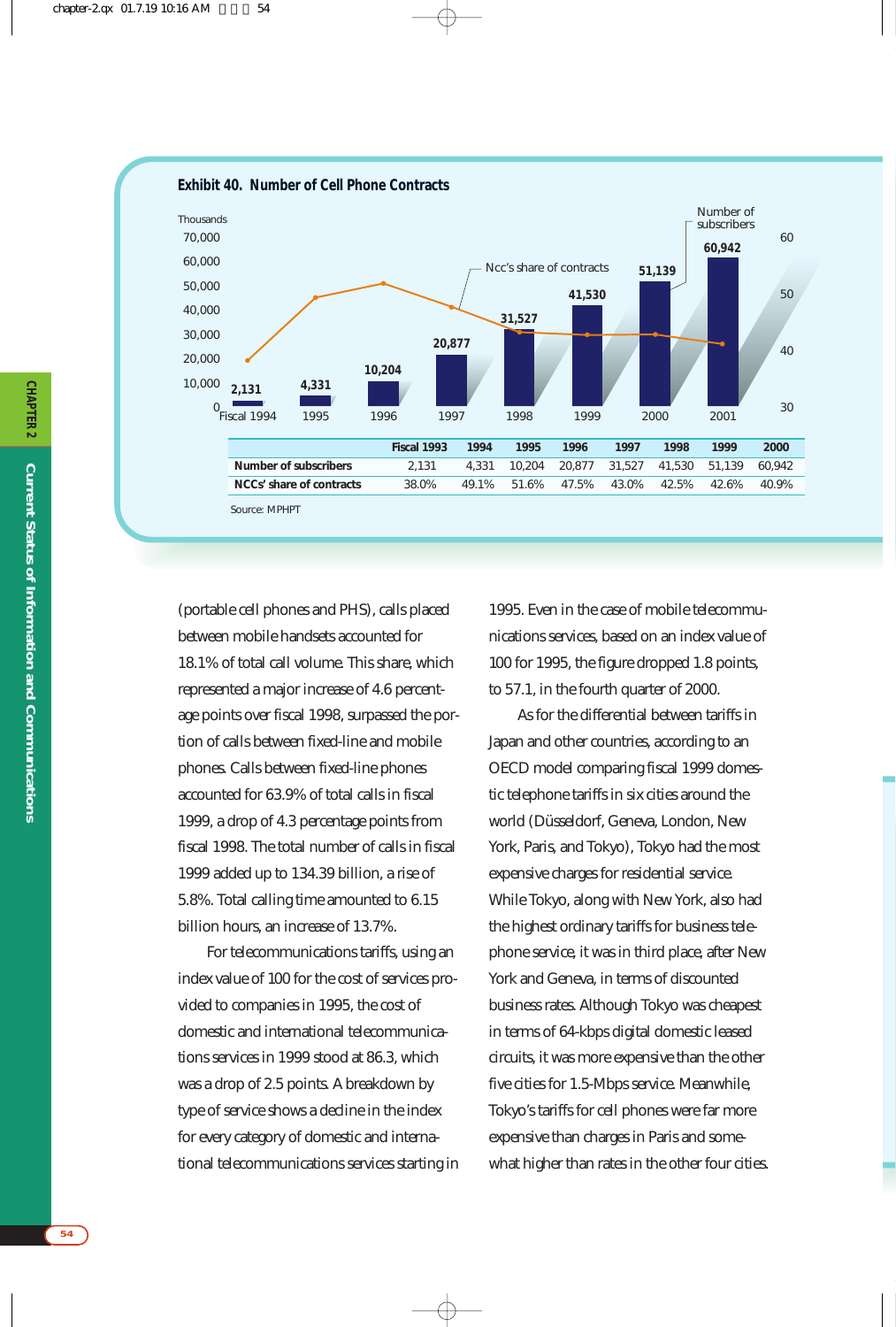As of the end of fiscal 2000, there were 339 terrestrial broadcasters, 155 satellite broadcasters, and 646 cable TV companies offering original programs (Exhibit 41). Operating revenues of commercial terrestrial broadcasters as a whole rose in fiscal 1999, growing 1.3% to total ¥2,473.3 billion. Commercial satellite broadcasters' operating revenues increased a substantial 21.1% during the same period to reach ¥160.5 billion. Cable TV operators' fiscal 1999 operating revenues added up to ¥224.4 billion, a 16.2% gain over fiscal 1998, and the proportion of these cable companies whose fiscal 1999 balance sheets were in the black exceeded 50%.

# **Broadcasting services**

**4**

Community FM broadcasting, which was introduced in Japan in 1992, prior to the

commencement of foreign-language FM broadcasting in 1995, has acquired a steadily growing presence. The number of community broadcasting stations totaled 139 as of the end of fiscal 2000. The total number of NHK subscriptions as of the end of March 2001 was 37.27 million: 26.65 million subscriptions for ordinary terrestrial broadcasting and 10.62 million for contracts also allowing reception of satellite broadcasts (Exhibit 42). In the realm of satellite broadcasting, broadcasting satellite (BS) digital broadcasting began in December 2000 and is steadily becoming more prevalent. Communications satellite (CS) broadcasting via the N-SAT-110 satellite may start as early as the end of 2001. Thanks to this progress in BS and CS operations, satellite broadcasting is expected to advance even more in the years to come. In the area of cable TV, relatively large facilities and companies that offer original programming are becoming increasingly common,



1. Terrestrial broadcasters include NHK and the University of the Air.

2. Satellite broadcasters include program-supplying broadcasters and facility-supplying broadcasters that use communications satellites, and excludes NHK and the University of the Air.

3. Cable TV operators are those supplying original programs.

Source: MPHPT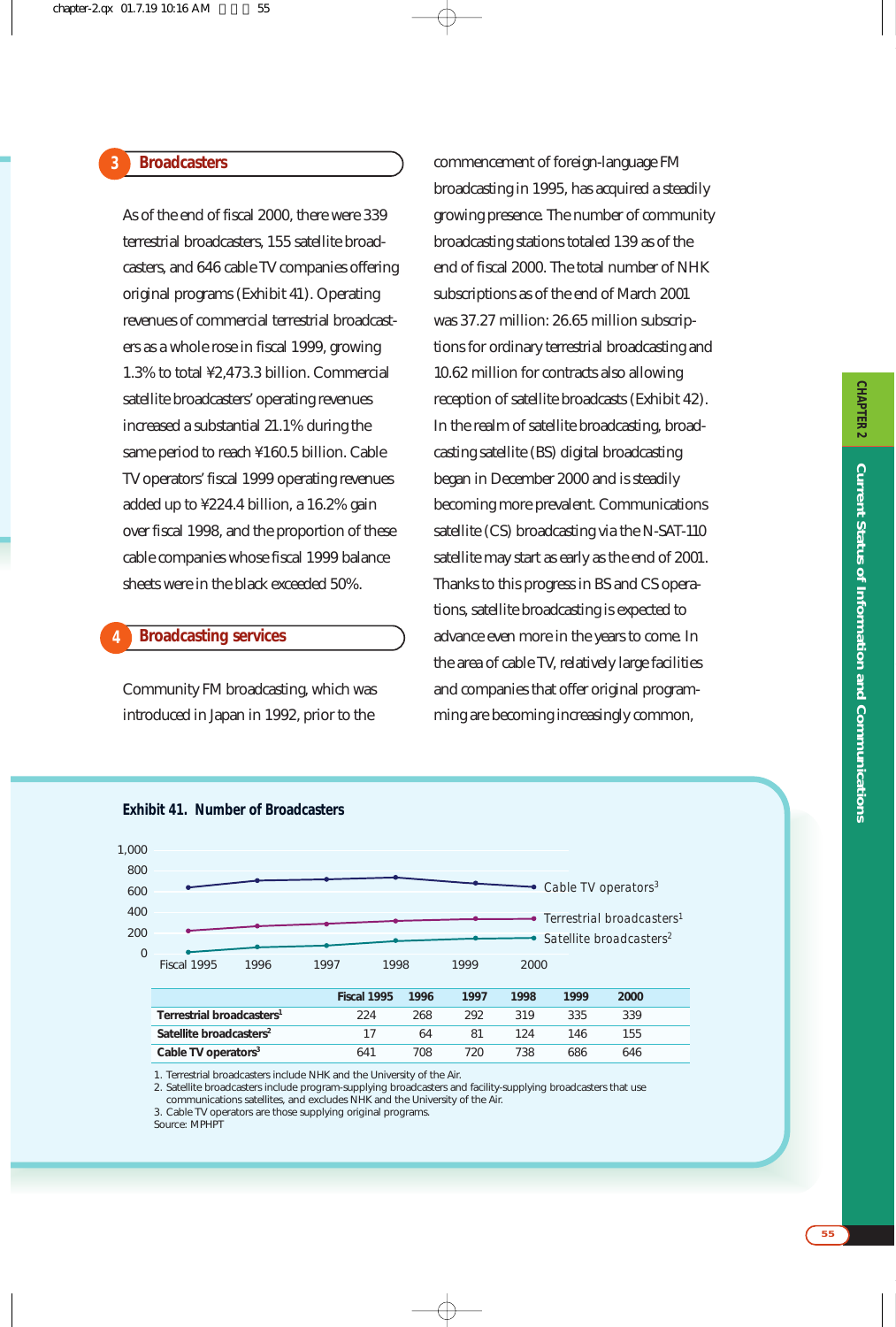and cable TV services are diversifying.

Additionally, University of the Air programming and international broadcasting services from Japan continued to be available on a regular basis. And for the broadcast industry as a whole, figures for listening and viewing hours and time slot and broadcast tariffs were roughly the same as they were the previous year.

#### **Information flow 5**

An examination of the pattern of change in the flow of information in Japan over the last

10 years shows that this flow was expanding throughout the decade and that the rate of increase has picked up speed in recent years in particular. Moreover, a breakdown of the share by prefecture in fiscal 1999 reveals that Tokyo prefecture accounted for 17.9% of information transmitted, 13.1% of selectable information, and 10.2% of information consumed. In each case, Tokyo had the highest share nationwide.



# **Exhibit 42. Number Profit NHK Broadcast Receiving Contracts**

|                                         | Fiscal 1994 | 1995      | 1996      | 1997      | 1998                                                   | 1999                  | 2000                  |
|-----------------------------------------|-------------|-----------|-----------|-----------|--------------------------------------------------------|-----------------------|-----------------------|
| General (black-and<br>-white) contracts | 970.555     | 865,815   | 799.631   | 733,101   | 667.229                                                | 610.479               | 541,650               |
| Color contracts                         |             |           |           |           | 27,475,680 27,136,595 26,844,744 26,753,715 26,465,617 | 26.198.692 26.111.384 |                       |
| Satellite color contracts               | 6.566.667   | 7,358,788 | 8.155.854 | 8.780.647 | 9.451.022                                              |                       | 10.055.635 10.610.151 |
| Special contracts                       | 14.267      | 16.097    | 15.794    | 15,391    | 13.249                                                 | 13.548                | 10,507                |

Note: The services covered by the four types of contracts are defined as follows:

General contract: Black-and-white terrestrial TV broadcasting<br>Color contract: Color (and black-and-white) terrestrial TV broadcasting<br>Satellite color contract: Satellite and terrestrial TV broadcasting<br>Special contract: Sa

trains and other moving vehicles.

Source: NHK (Japan Broadcasting Corporation)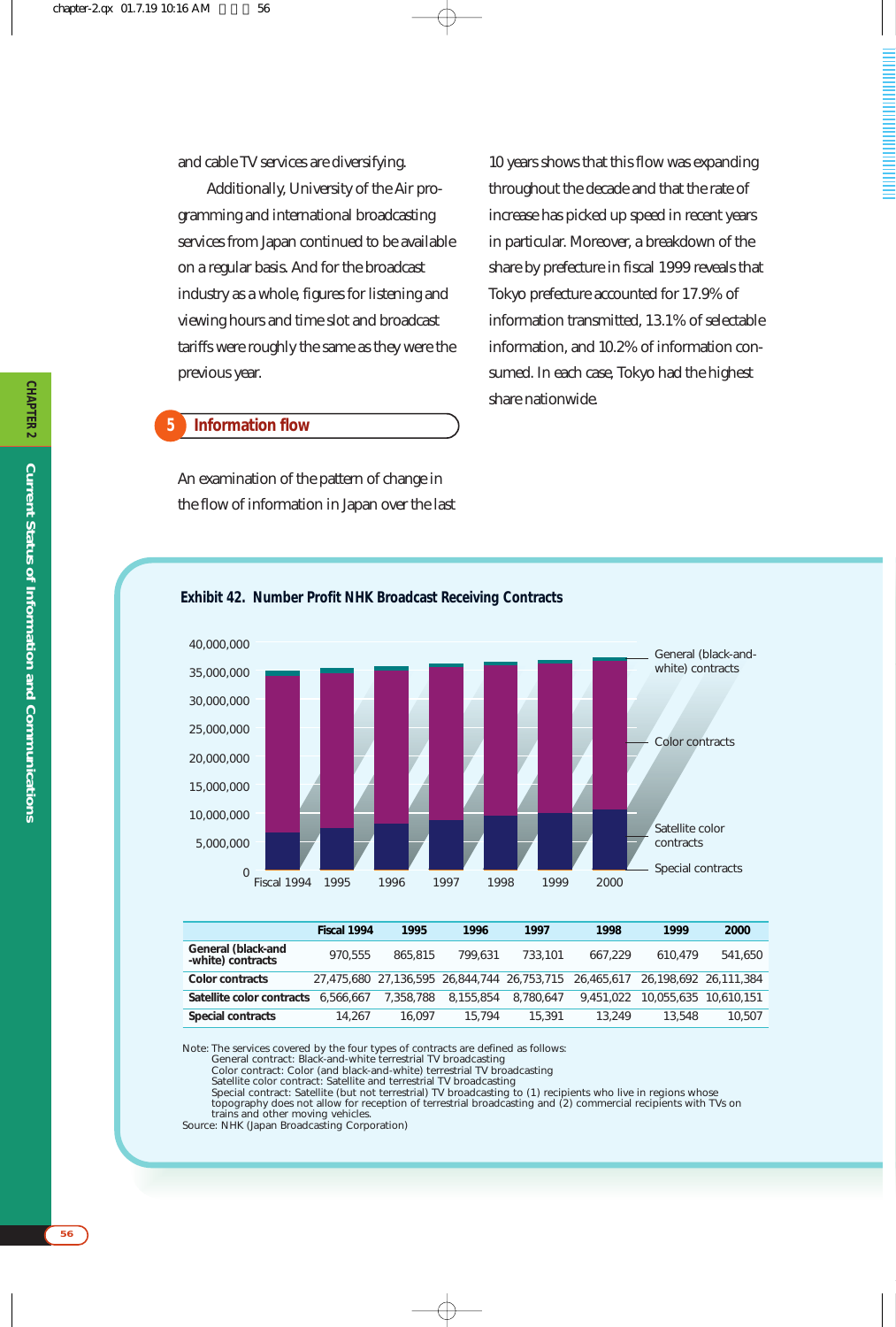# Information and Communications Technology **11 Information and** *4* Communications Technology

# **1 R&D investment**

Fiscal 1999 marked a reversal in the ascent of all-industry R&D investment, which dropped off after increasing each year since fiscal 1995. R&D investment in the information and communications field, though, has continued to climb since fiscal 1994 and rose 1.9% over fiscal 1998 to total ¥3,360.5 billion in fiscal 1999. The information and communications field's share of total R&D investment in all industries has also continued to increase since fiscal 1994, and this field's investment expanded so that its percentage of the total in fiscal 1999 was 31.6%.

#### **Level of research 2**

Each year the Swiss business school IMD announces the global competitiveness rankings of countries around the world. For the past several years Japan has continued to place second in terms of science and technology, and which shows the overall level of science and technology in Japan is still high. However, the situation is such that in most cases the United States sets de facto standards with respect to operating systems, browsers, and other elements of Internetrelated technologies. Furthermore, Japan generally falls far behind the United States in terms of the volume of papers presented or cited in the field of information and communications and the number of patents in this area.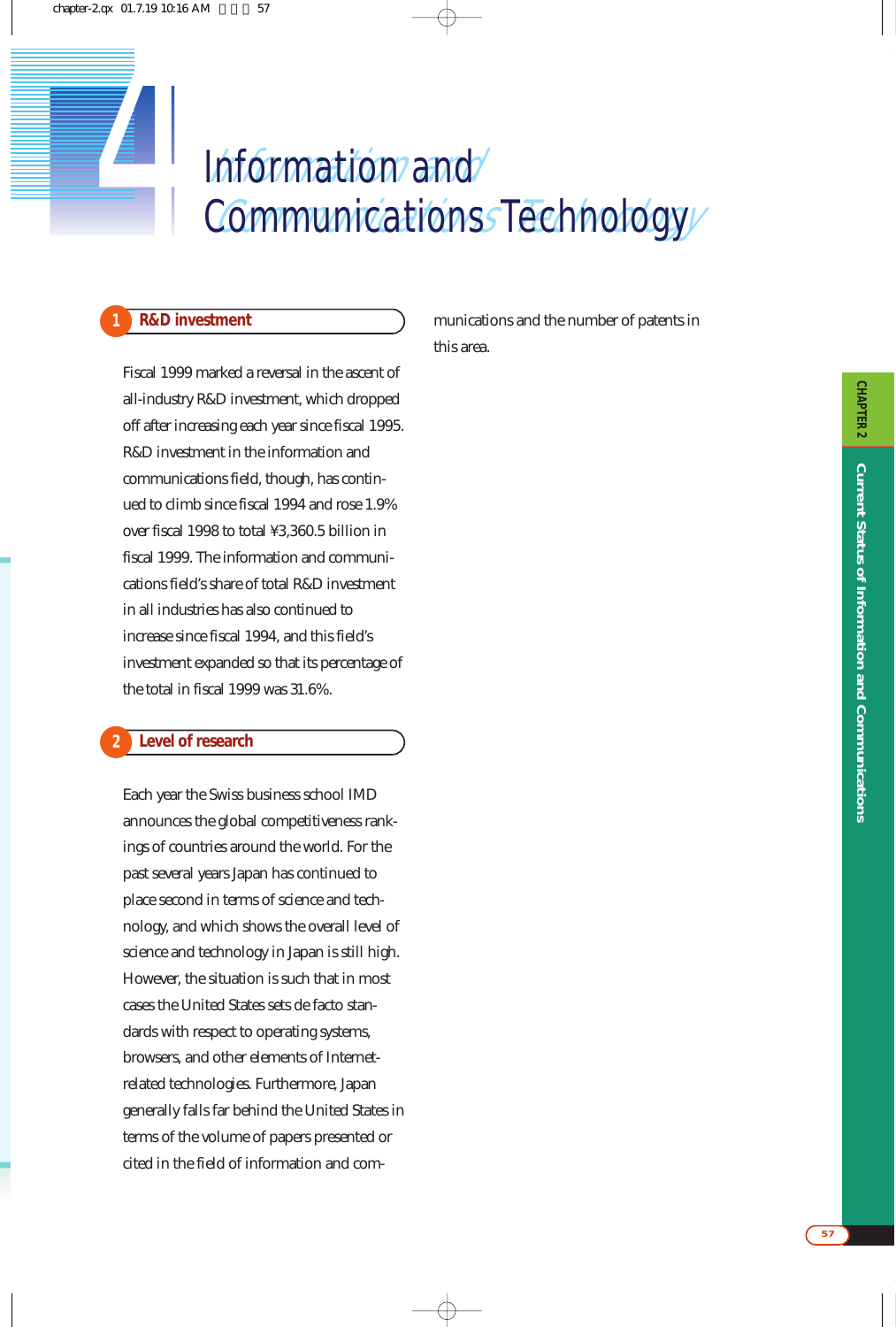# **1** The Postal Services

# **Overview**

**1**

**2**

The Postal Service, which recorded a net annual loss in fiscal 1998, anticipates a shortfall of ¥30.3 billion in its fiscal 2001 budget. The scale of its deficit has been dwindling, however, and is expected to shrink even more in fiscal 2001.

## **Mail volume**

In fiscal 2000 the Postal Service handled its largest-ever volume of mail, a total of 26.5 billion items, an increase of 1.5% over the previous fiscal year. According to a comparison of the volume of mail processed by individual countries in fiscal 1999, Japan ranked third internationally after the United States and France. In terms of the annual volume of mail per capita, however, Japan was number 18 in the world. The volume of mail per capita in the United States, which ranked first, was approximately 3.6 times the amount in Japan.

## **Services**

**3**

Postal Services are improved each year so that postal customers' changing and diversifying needs can be closely accommodated. Recently, in response to such developments as the spread of computers, there has especially been an upswing, for example, in services that incorporate information technology.

## **Postage rates**

**4**

Postage rates are determined in accordance with the principle that the Postal Service, which is financially independent, is to break even, with income from postal fees offsetting expenditures. One characteristic of postage for ordinary mail is that Japan has a system of uniform rates that apply nationwide. Inexpensive rates have also been established as special postage prescribed by specific social policies.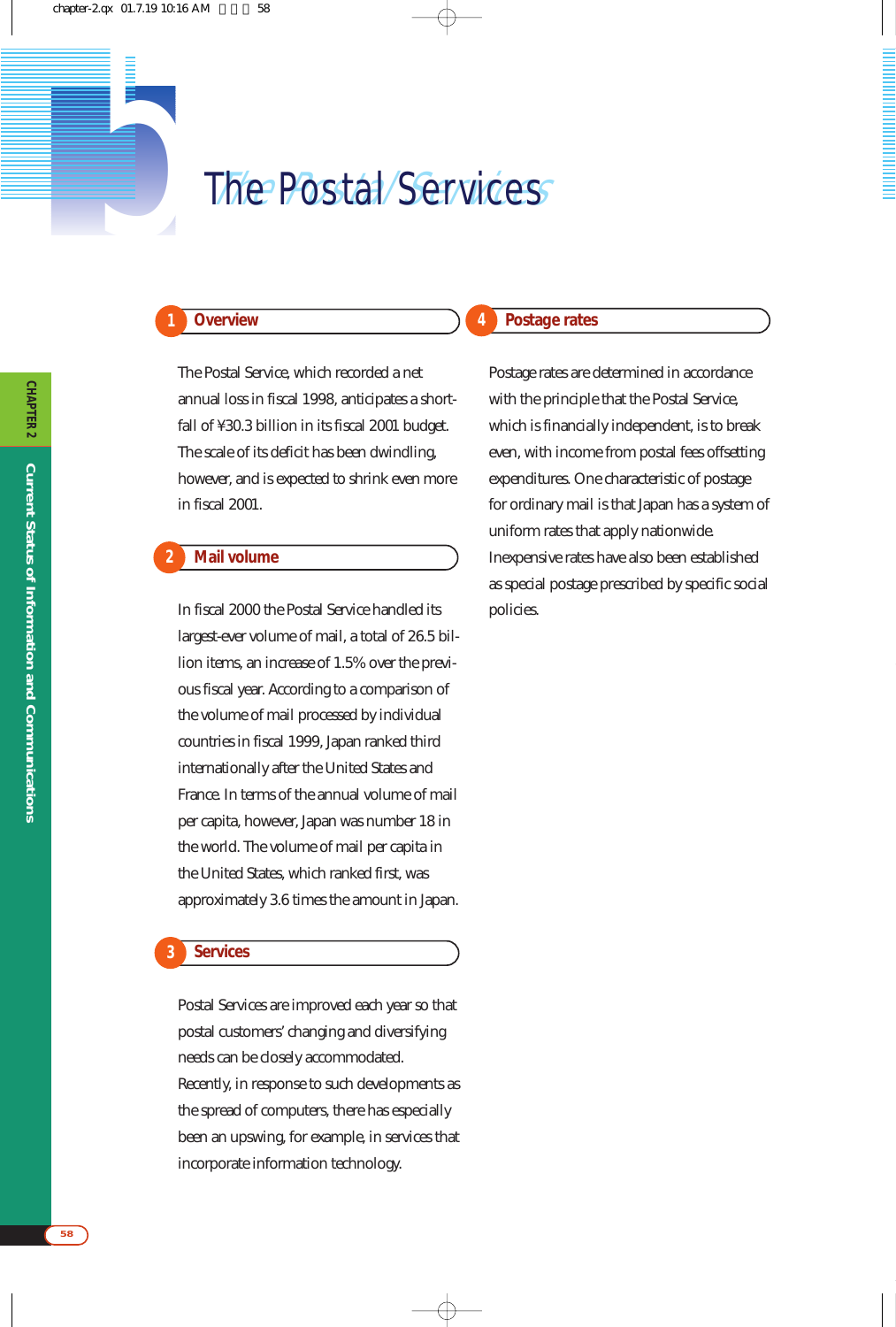

# **1 The United States**

The report *Digital Economy 2000* declares that the United States has achieved low inflation and doubled productivity through information and communications technology (IT) and that the country has surged into a new age equipped with growth potential and productivity that can be sustained at a high level. In the sphere of telecommunications, which functions as the engine driving the IT revolution, the United States possesses the world's largest market. Telecommunications businesses are engaging in fierce competition, and the landscape features more and more rivalry, as well as alliances and consolidation of operations, extending even beyond the sphere of telecommunications. A new post for a chief information officer (CIO) has been created within each department of the federal government, and these CIOs have been given authority to undertake IT planning, develop proposals, and implement projects. In addition to defining six strategic objectives, the United States is taking such steps as setting specific, detailed targets in individual fields.

#### **Europe 2**

The EU is also formulating strategic plans in connection with IT promotion. A burst of activity is taking place in terms of information and communications measures and so

forth as the EU revamps its framework of telecommunications regulations and develops a legal platform for electronic commerce. Measures include the eEurope 2002 concept, an e-commerce directive, a review by the EU of the region's telecommunications regulatory framework, and the Regulation on Local Loop Unbundling.

# **Asia**

**3**

China Netcom, a company that was established in April 1999, is providing Internet Protocol (IP) telephony and Internet services in China. In September 2000 the Chinese government enacted a telecommunications ordinance that defined two categories of telecommunications operations: basic services and value-added services. Foreign ownership up to 49% is permitted for an operator in the basic category; there is not any restriction on the size of a foreign stake in a valueadded operator. As a result of this policy, AT&T established a joint-venture company in December 2000 in Shanghai. Meanwhile, Hong Kong announced its IT strategy, Digital 21, in November 1998. The objective of this strategy is to position Hong Kong as a leading digital city in the twenty-first century. In 1999, Republic of Korea announced a fiveyear information and communications technology plan. Covering the years from 2000 through 2004, this plan encompasses